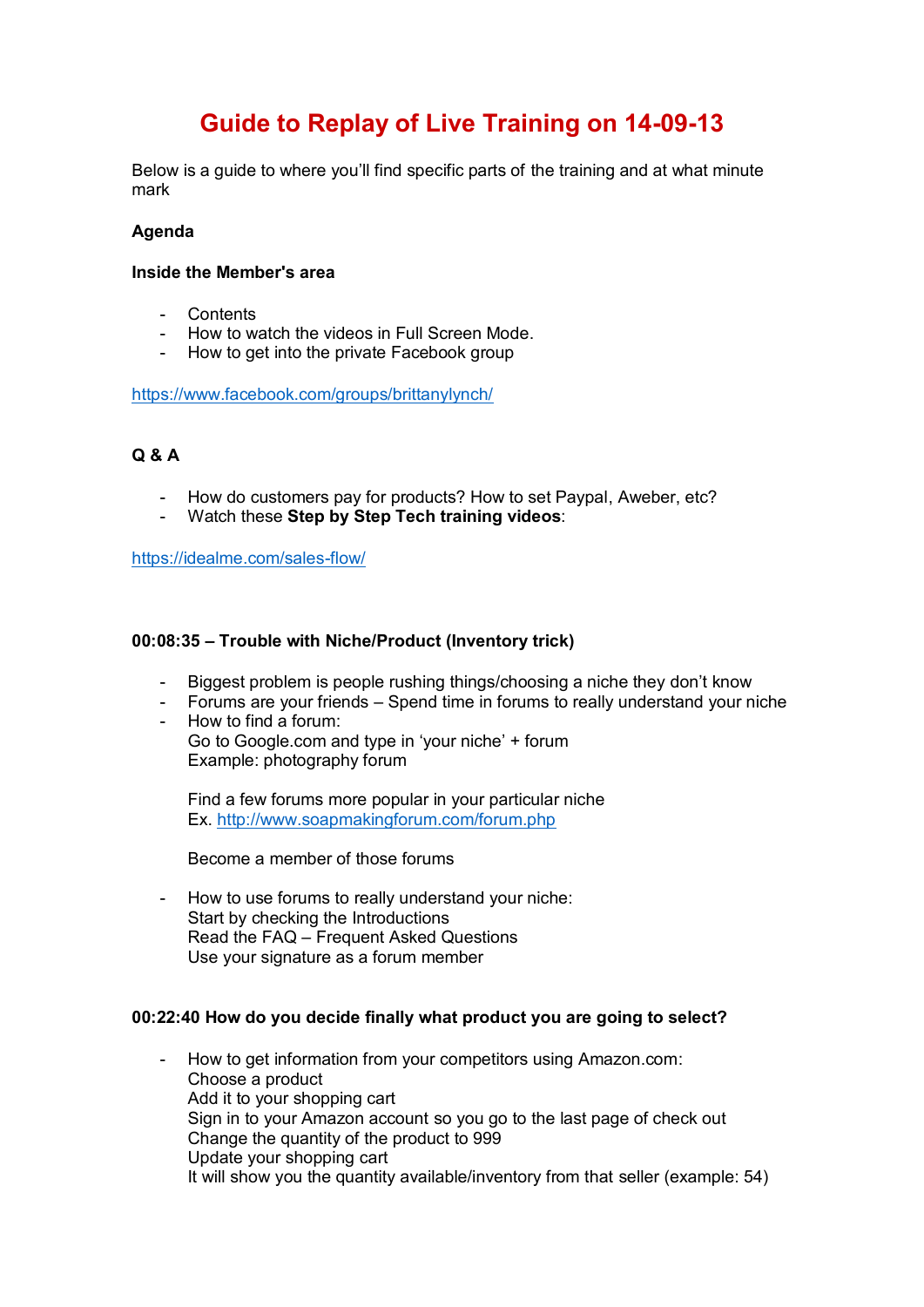- If you do this over a few days in a row, you can track how many units of the product are being sold daily – it's not 100% accurate but it will give you a good idea of it
- You can track several sellers of a product and get an idea of daily sales volume for that product
- If it's always over 999, it's usually because that seller has a big inventory

## **00:32:40 Inside Brittany's Ad Campaign – This Week Stats/Results**

- What's working and what's not working
- What to test/optimize
- There's nothing that is 100% success or failure

## **00:42:00 Q&A**

The Tripwire (front end report/first info product/low price) and Continuity (Upsell, the monthly program, recurring income)

What if you don't have much money to spend on ads?

What if someone try to opt-in twice when you change ads?

Grow your business organically - with the budget you have available

**Shopify** 

**00:46:15 Formula for reaching Daily Goal** Income (based on Lifestyle Costing Spreadsheet)

- Don't forget to account for your costs
- The more products you have the less you need to sell of each, each day
- Every day new subscribers are being added to your list, everyone is at different stages of your funnel
- Create a list of potential products to sell

#### **00:49:00 Reviewing the Email Sequence**

- The strategy
- How often to email them
- All emails are 'follow up' emails, not 'broadcast' emails (this is more for promoting a one-time event, or instant results)

#### **00:56:40 Three Ways to Grow Your Business**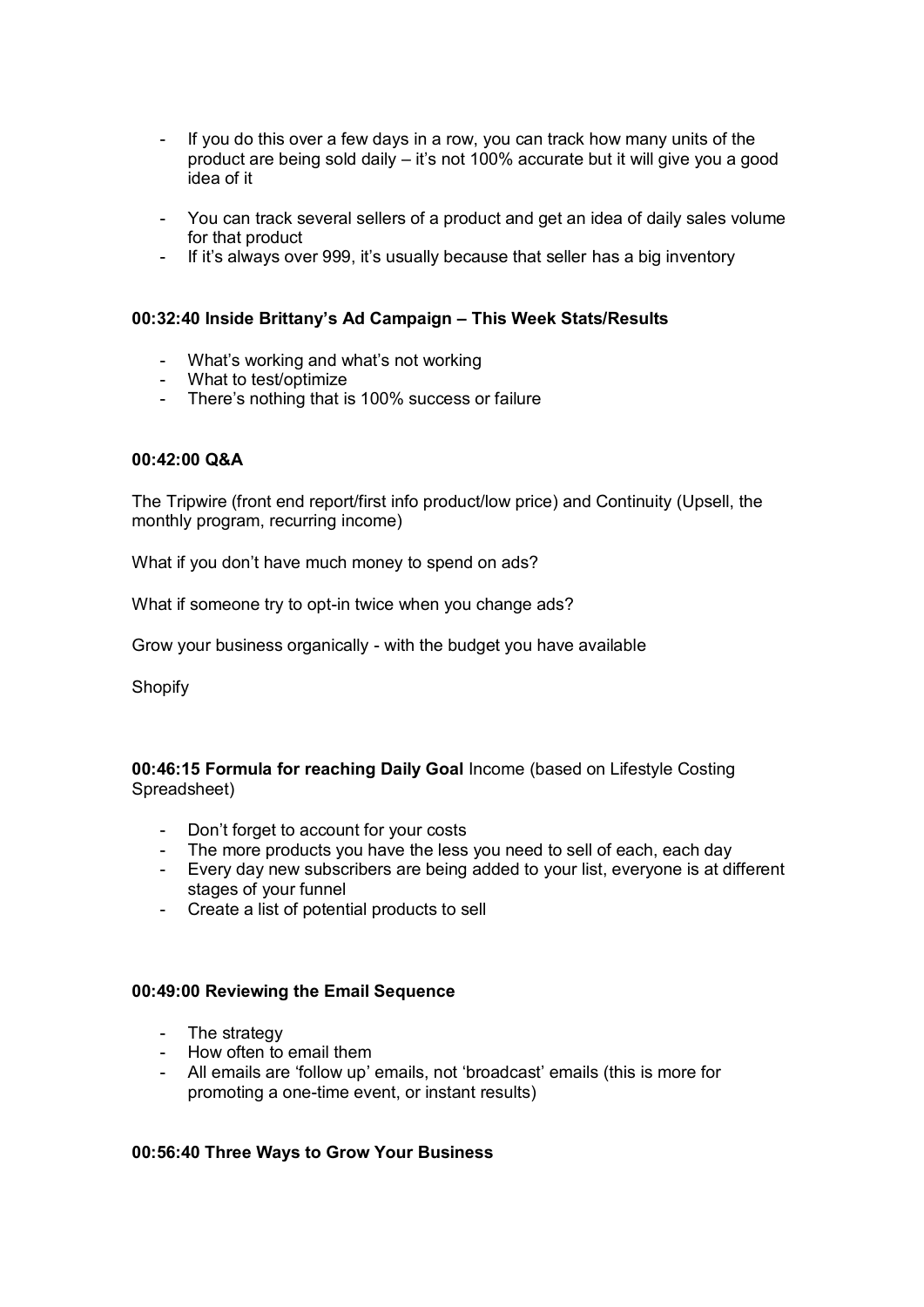- Increase the number of customers who buy
	- $\circ$  Continue to grow mailing list
	- o Need to create a new ad
- Increase the average sales transaction value
	- o Increase price on soap guide?
	- o Decrease price on continuity
	- $\circ$  Try adding sales video to continuity page
- Increase the number of times a customer buys
	- o Add more products to our back end
	- o Affiliate products or create new higher priced products

## **01:01:30 Adding a higher end product**

## **01:03:25 Affiliate products – Clickbank**

Clickbank Marketplace:

<https://accounts.clickbank.com/marketplace.htm>

- Sign up for an account (free)
- Search for products using your niche (Example: soap making)
- Look at:

Gravity indicates how many affiliates have sold at least 1 product in the last 2 weeks. Generally, the higher it is, the better the product sells. Commission % The sales page of the product – does it look good? If you can, purchase a copy of the product or request a review copy, so you can guarantee quality of the product and are able to reference specifics about it on your emails Choose a product with a higher price of your other products so this will be your higher end product Get the affiliate link (use your account nickname + tracking ID)

Expanding into affiliate products is good for two reasons:

- 1- It's an opportunity to make additional sales
- 2- For information and physical products, is a good way to test to see if a certain topic is going to respond well to your list. If people are buying a lot of it, it's a good indication that maybe you want to create your own product in that category.

Q. How Clickbank pays you.

The more products you have, the longer email follow up sequence you will have, the more frequently customers are coming on to your email list, the faster and easier you will reach your Daily Income Goal.

#### **01:10:20 Organic Traffic**